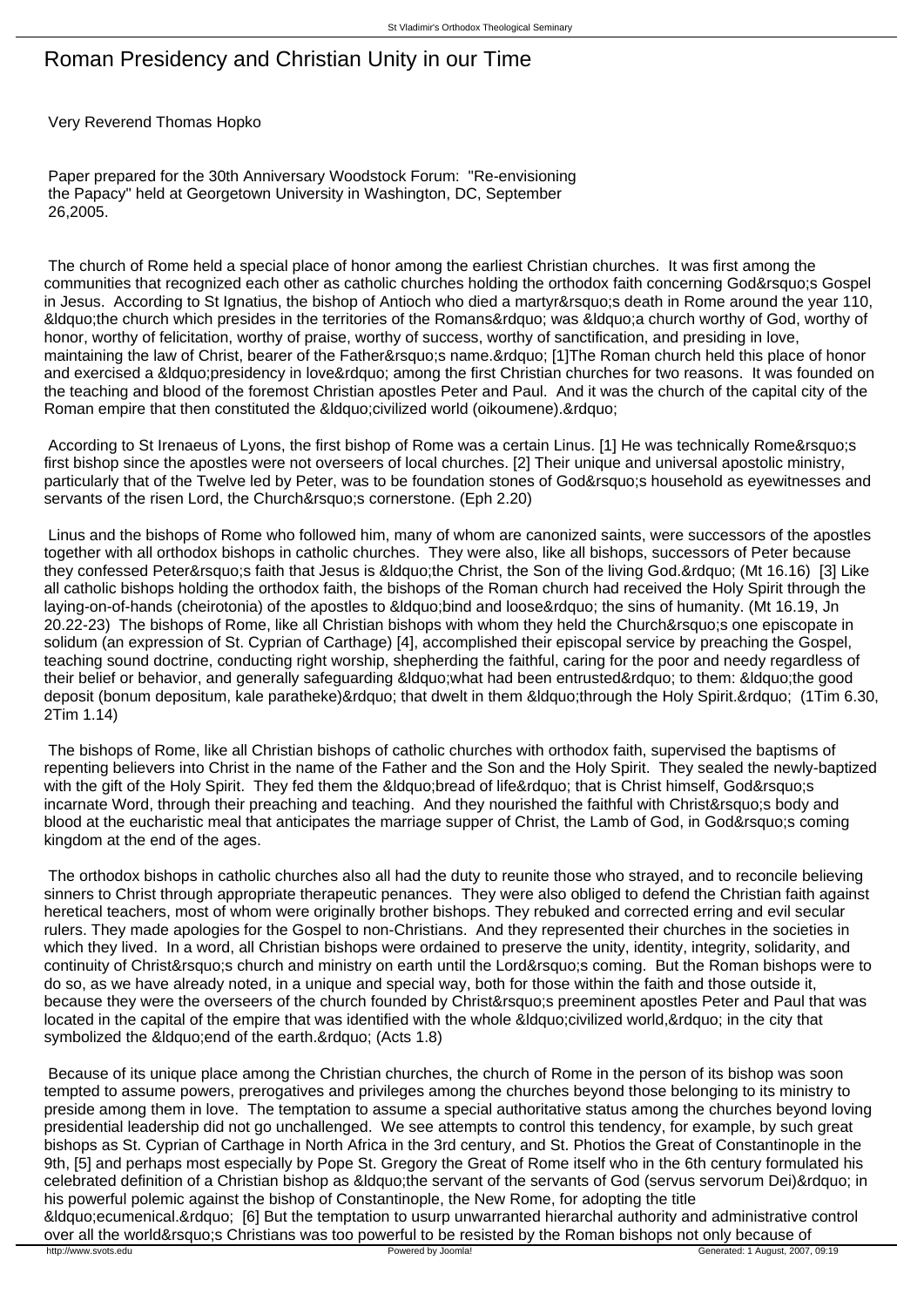Rome&rsquo:s legitimately unique status among the churches, but also because Rome was the only &ldquo:apostolic see" in the Western half of the oikoumene. (In the East, on the other hand, practically every little church could justly claim to be an &Idquo: apostolic see. & rdquo:)

 The unique authority of the bishop of Rome over all other churches and their bishops was gradually developed and defended by applying certain interpretations of scriptural passages about Peter' first place among the apostles to the Pope of Rome's first place among the bishops. [7] This presumed authority of the bishop of Rome was also bolstered by references to allegedly historical documents that were later proved to be inventions designed for this purpose. [8] And it was shaped and developed by countless cultural and political events that produced the schism between the Roman church and the Eastern Orthodox churches, and later brought about the Protestant Reformation in the West, and so also the Roman reaction in the Counter-Reformation that made the papacy what it is today. Although the elaboration and development of what we have come to call the " imperial" papacy was not, as we have noted, without its opponents, even within the Roman church, the current understanding and practice of the so-called &Idquo; Petrine ministry & rdquo; reached its historical apex in the dogmatic decrees about the Pope & rsquo; sposition and power promulgated by Vatican Council I that were slightly modified, but not essentially changed, by Vatican Council II. [9]

The Roman Church&rsquo: current official teachings about papal privilege and power that are unacceptable to the Eastern Orthodox churches are the dogma of the pope&rsquo:s infallibility when speaking officially &ldguo:from the chair of Peter (ex cathedra Petri)" on matters of faith and morals " from himself and not from the consensus of the church (ex sese et non ex consensu ecclesiae)"; the binding character of the pope's infallible decrees on all (Catholic) Christians in the world; the pope' direct episcopal jurisdiction over all (Catholic) Christians in the world; the pope' sauthority to appoint, and so also to depose, the bishops of all (Catholic) Christian churches; and the affirmation that the legitimacy and authority of all (Catholic) Christian bishops in the world derive from their union with the Roman see and its bishop, the Supreme Pontiff, the unique Successor of Peter and Vicar of Christ on earth.

 The revolutionary advances in technology in the last century that coincided with such traumatic events as the world wars, the rise and fall of communism, the Jewish holocaust, the most severe and widespread persecution of Christians in history, and the inner decay of Christianity, especially Protestantism, under the various secularizing forces of Western society, strongly contributed to the Pope of Rome' sposition as the leader of Christianity in the modern, and now post-modern, world. The papacy as we know it is not simply the result (as Marshall McLuhan would have it) of the invention of the phonetic alphabet in the Graeco-Latin world at the time of Christ&rsquo:s birth that shaped early Western Christianity, and the later invention of the printing press that produced the Protestant Reformation in the West, and so, also, the Counter-Reformation that solidified the " imperial" papacy that was theologically and politically created by such popes as Gregory VII in the 11th century (Dictatus Papae), and Innocent III and Boniface VIII (Unam Sanctam) in the 13th. [10] It is also the direct result of the immediate impact of the modern technology and electronic media that served to bring the Roman popes of the last half century, especially the remarkably gifted and charismatic Pope John Paul II, out of their Vatican enclosures and directly and immediately into the daily lives of people all around the world. Like it or not, by God's inscrutable providence, the emergence of contemporary electronic technology inevitably and inexorably led to the Pope of Rome becoming the universally acknowledged leader of Christianity in the world. And barring something wholly unforeseen, the Roman pope is sure to remain the world' Christian leader as long as the planet earth - and its global electronic culture - endures.

\* \* \*

The question now stands before all Christians concerning what they should do about the Pope of Rome's de facto leadership of Christianity in our present world. Pope John XXIII and Pope Paul VI were moved to raise this question as an essential part of their papal ministry. Pope John Paul II explicitly did so many times, and with particular strength and urgency in his &Idquo;apostolic letter" commending Christian ecumenism, Ut Unum Sint. And Pope Benedict XVI has already repeated the question several times on significant occasions.

 I can hardly speak on behalf of the Eastern Orthodox churches about the exercise of the Roman papacy in our time. But I am encouraged to offer my opinions on the subject on the basis of the traditional Orthodox teaching testified to in the letter of the Eastern Orthodox Patriarchs in 1848 in response to Pope Pius IX&rsquo: sepistle &Idquo: to the Easterners. & rdquo; This is the principle that for Orthodoxy & Idquo; the protector of religion is the very body of the Church, even the people themselves" who desire to preserve the Church' sfaith and life free from unacceptable changes and novelties. [11] I will therefore proceed to list what I believe must happen if the Orthodox churches would consider recognizing the bishop of Rome as their world leader who exercises presidency among all the churches of Christ.

 First of all, the Orthodox would insist that the bishop of Rome hold the orthodox faith of the catholic church, and teach and defend true Christian doctrine. This means that the pope would have to do several specific things, chief among which, I would think, are the following.

 • He would have to confirm the original text of the Nicene-Constantinopolitan Symbol of Faith and defend its use in all the churches, beginning with his own. At the very least (should some churches for pastoral reasons be permitted to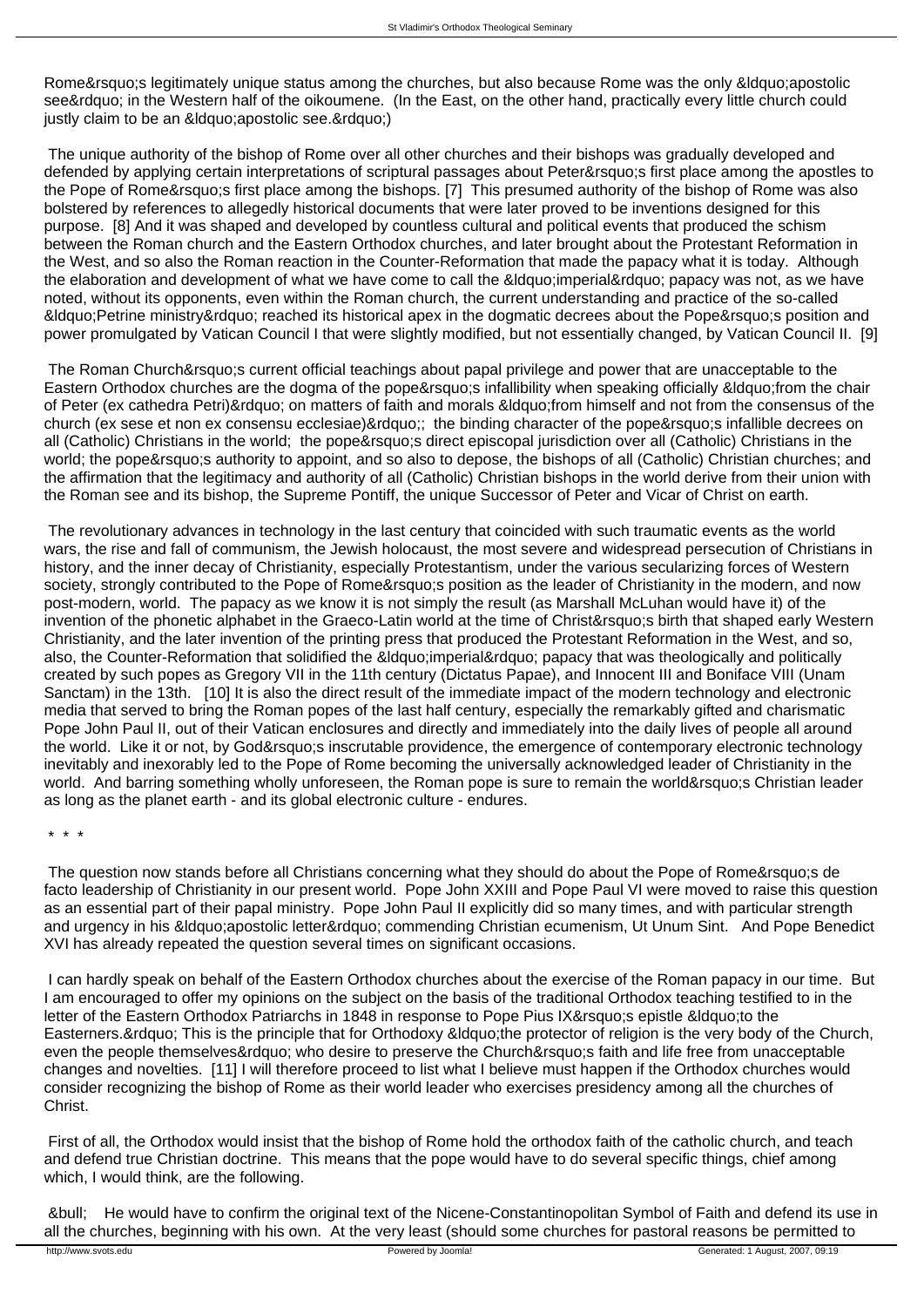keep the filioque in their creed), he would insist on an explanation that would clearly teach that the Holy Spirit  $\&$  dauo:proceeds from the Son $\&$  rdauo: only in relation to God $\&$  rsaving dispensation in the world. He would make certain that no Christian be tempted to believe that the Holy Spirit essentially proceeds from the Father and the Son together, and certainly not " from both as from one (ab utroque sicut ab uno.)

 • The pope would also teach that the Father and the Son and the Holy Spirit are three distinct persons or hypostases, and not simply " subsistent relations" within the one God who is identified with the divine nature. And he would insist that the one true God of Christian faith is not the Holy Trinity understood as a quasi-unipersonal subject who reveals himself as Father, Son and Spirit, which is unacceptable &Idquo;modalism." He would rather hold that the one God is Jesus&rsquo: Father from whom the Holy Spirit proceeds who dwells in the Son, and in those who by faith and grace become sons of God through him.

• The pope would also insist that human beings can have real communion with God through God's uncreated divine energies and actions toward creatures, from the Father through the Son in the Holy Spirit.

• He would also officially say that the immaculate conception of Christ&rsquo: smother Mary from her parents, and Mary&rsquo:s total glorification in the risen Christ &Idquo:at the right hand of the Father,&rdquo: are not properly explained in the papal bulls that originally accompanied the Roman church&rsquo:s &Idquo:ex cathedra&rdquo: dogmas on these two articles of faith. The pope would explain that Mary&rsquo: conception by her parents was pure and holy without a need for God extraordinarily to apply " the merits of Christ" to Joachim and Anna' s sexual act of conceiving her in order to free her from &Idquo; the stain of original sin. " And the pope would also have to make it clear that Mary really died, and was not assumed bodily into heaven before vanquishing death by faith in her Son Jesus.

 • The pope would also clearly state that though there may be a purification and cleansing from sin in the process of human dying, there is no state or condition of purgatory where sinners pay off the temporal punishment that they allegedly owe to God for their sins. The pope would also stop the practice of indulgences whereby, through certain pious activities, Christians can allegedly reduce the &ldguo; days&rdguo; of purgatorial suffering for themselves and others.

• The pope would also make it clear that Christ' crucifixion was not a payment of the debt of punishment that humans allegedly owe to God for their sins. He would rather teach that Christ&rsquo:s self-offering to his Father was the saving, atoning and redeeming payment of the perfect love, trust, obedience, gratitude and glory that humans owe to God, which is all that God desires of them for their salvation.

 • The pope would also assure all Christians that the bishop of Rome will never do or teach anything on his own authority, & douo; from himself and not from the consensus of the church (ex sese et non ex consensu ecclesiae). & rdouo; He would promise to serve in his presidency solely as the spokesperson for all the bishops in apostolic succession who govern communities of believers who have chosen them to serve, and whose validity and legitimacy as bishops depend solely on their fidelity to the Gospel in communion with their predecessors in the episcopal office, and with each other.

 • On undecided doctrinal and moral issues the Pope of Rome would use his presidential authority to insure that everyone – clergyman or layperson – would be encouraged to freely present his or her arguments concerning Christian teaching and practice as witnessed in the Church&rsquo: formal testimonies to Christian faith and life, i.e. the canonized scriptures, the traditional liturgies, the councils and canons, and the witness and writings of the canonized saints for the reasons that they are glorified.

 • The pope would also use his presidential authority to guarantee a spirit of freedom, openness, respect and love in and among all churches and Christians, and indeed all human beings, so that the Holy Spirit, Christ's sole &Idquo; vicar on earth & rdquo;, may bring to remembrance what Christ has said, and quide people into all the truth. (Jn 14.25, 16.13) The pope would, in this way, truly be the Great Bridgebuilder (Pontifex Maximus).

 In order for the Pope of Rome to exercise presidency among the churches and Christian leadership in the world, his church would also have to exemplify proper Christian worship. This, too, for Orthodox Christians, would mean some specific things.

 • The pope would have to insist that, except for extraordinary pastoral reasons, baptisms would be done by immersion in water in the name of the Father and the Son and the Holy Spirit. He would also insist that the newlybaptized be immediately chrismated with " the seal of the gift of the Holy Spirit" and brought into communion with Christ by participation in the Holy Eucharist. This includes infants who enter the Church&rsquo:s sacramental life by virtue of the faith of the adults who care for them. The practice of a later episcopal laying-on-of hands confirming the faith of the baptized may be permitted in churches desiring to continue this practice.

 • Concerning participation in the Holy Eucharist, the pope would also insist that the faithful receive Holy Communion from the gifts, i.e. the bread and wine, actually offered at the eucharistic liturgy which they are celebrating. The faithful would not be given communion from " reserved gifts" which are kept exclusively for those unable to be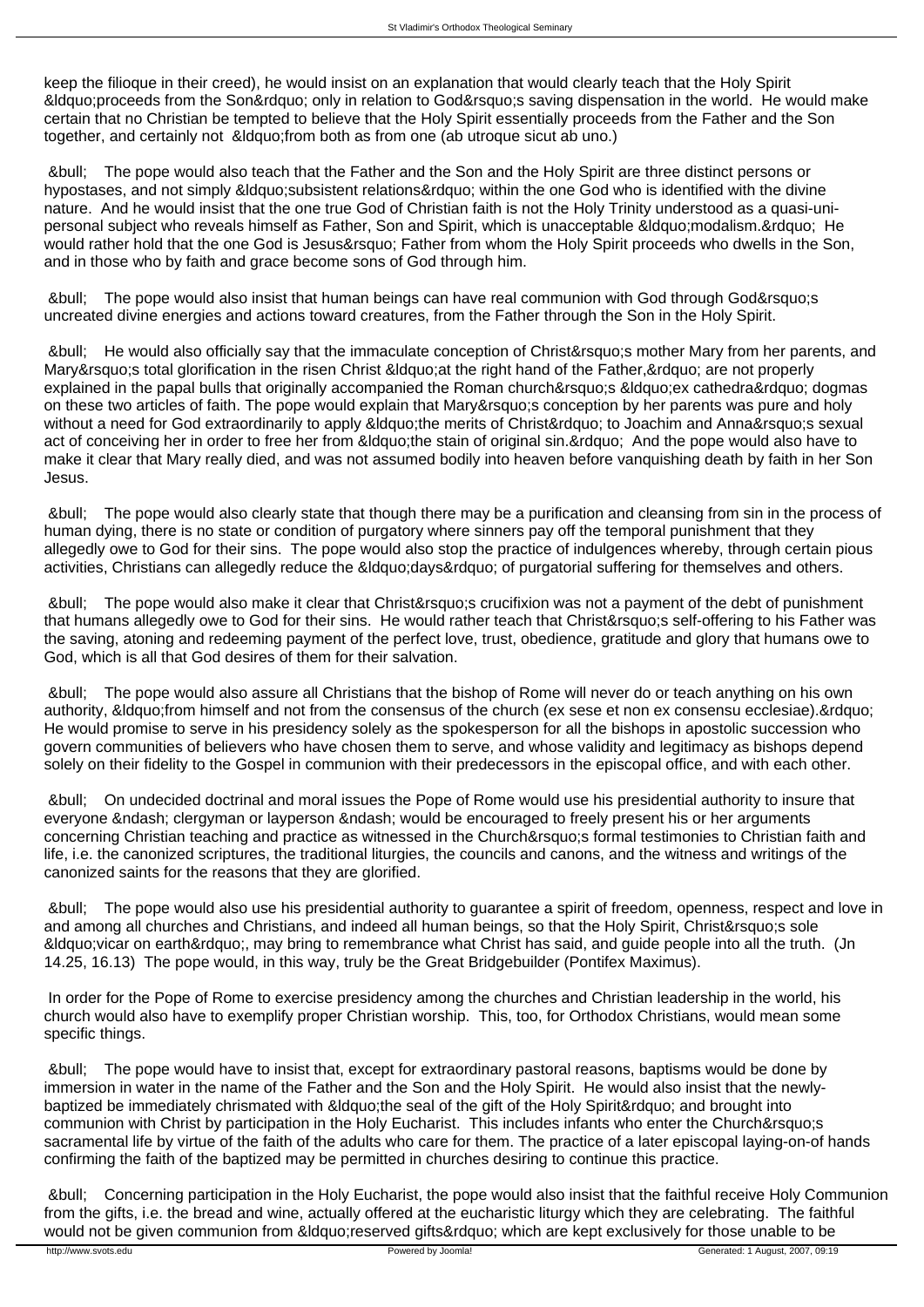attend liturgy for good reasons, usually sickness or infirmity.

 • The pope would also insure that the faithful always participate in the consecrated wine, the blood of Christ, at Holy Communion. How this is practically done may differ in different churches, but it must be done, without exception. As for the bread, unleavened wafers may be used for pastoral reasons in the churches with this practice, but the pope would affirm leavened bread as normative for the Christian Eucharist.

 • The pope would insist on the celebration of the Holy Eucharist, with psalmody, scripture readings and exegetical sermons according to local ecclesial practices, as normative corporate worship for Christians on the Lord' Day and on the Church&rsquo:s liturgical feasts. He would forbid private eucharistic celebrations for particular intentions, and for particular pietistic, political or ideological purposes. He would support the celebration of Vespers, Compline, Matins and the Hours in the churches. He would restore the practice of having the priestly celebrant in the Latin liturgy face the altar with the faithful during the prayers and eucharistic offerings. He would also consider enforcing the ancient ascetical and penitential practice of forbidding the celebration of the Holy Eucharist in Christian churches on weekdays of Great Lent.

 And finally, structural and administrative changes must occur if the Pope of Rome will be accepted and recognized as the bishop who exercises presidency among the churches and serves as Christianity&rsquo: sworld leader. These changes would include the following.

• The bishop of Rome would be chosen by the church of Rome. His election, because of his church' sunique position among the churches, and his position in the world, may have to be affirmed in some way by the patriarchs and the primates of autocephalous (i.e. self-governing) archbishoprics and metropolias throughout the world. But like the election of all Christian bishops, the pope's selection and installation would be the canonical action of the community that he oversees. A "college of cardinals" appointed by the pope and having nominal ministries in Rome would no longer exist.

 • The pope would not select and appoint bishops in any churches. He would, however, affirm them in their ministries, and may even do so in some formal manner, as every bishop is called to affirm his brothers with whom he holds the one episcopate in solidum. The pope would surely have the right and duty to question the choice of a candidate for the episcopacy, especially for a regional presidency, whom he considers unsuited or unworthy of the office. He may even have the opportunity to review candidates and offer his opinion before an election occurs, especially of a presiding bishop. But the pope would do this like any other bishop or primate of a regional church. He would have no right or power to interfere in the internal affairs of any church or diocese other than his own.

 • The pope would appoint commissions and departments composed of competent people from all the world&rsquo:s churches in communion with Rome to assist him in his service as Christianity&rsquo:s world leader and chief spokesperson. He would also organize regular gatherings of the primates of the world's churches to support him in his global mission. The pope would have a commission dealing with Christian doctrine and theological thought in the world' svarious churches, but no Roman office would exist with authority to take disciplinary action in doctrinal matters which, when required, would be handled by the local bishop. The churches' bishops, and not a team of theologians in Rome, appointed by the pope, acting on his authority and speaking in his name, would constitute the Church&rsquo:s magisterium.

 • Each bishop would oversee the members of his flock. He would be especially attentive to the intellectual, charismatic and activistic members of his church, and would exercise appropriate pastoral guidance, direction and discipline in their regard. The local bishop would forbid Holy Communion to a church member who denies Christian doctrines and/or practices that he and his brother bishops are ordained to proclaim and defend. Should a bishop be charged with teaching false doctrines or engaging in immoral behavior, or allowing those in his pastoral care to do so, he would be judged by the synod of bishops to which he belongs, even should he be its president. If found guilty of wrongdoing, his own synod would discipline or depose him. If he wishes to appeal his case, he may turn to the bishop exercising presidency among the churches of his region. And, as a last resort, he may appeal to the bishop of Rome as the Church' shighest president. The pope would not have the power to make authoritative juridical decisions, but would exercise the ministry of intercession and reconciliation. The same right of appeal to regional presidencies, and ultimately to the pope of Rome, would, of course, be available to any church member charged with wrong teaching or doing.

• The bishop of Rome would also cease being an official head of state. As Christianity's global leader, however, it is well that he would live in a place with minimal risks of governmental and political interference in his ministry. The place where the pope would live, where the interchurch commissions and departments would also be located, would be governed by a layperson assigned by the Roman church. Heads of state would relate to the pope solely as a Christian bishop and spiritual leader.

• As leader of the world's Christians, the Pope of Rome would travel extensively. He would take full advantage of contemporary means of transportation and communication. He would master electronic media to serve his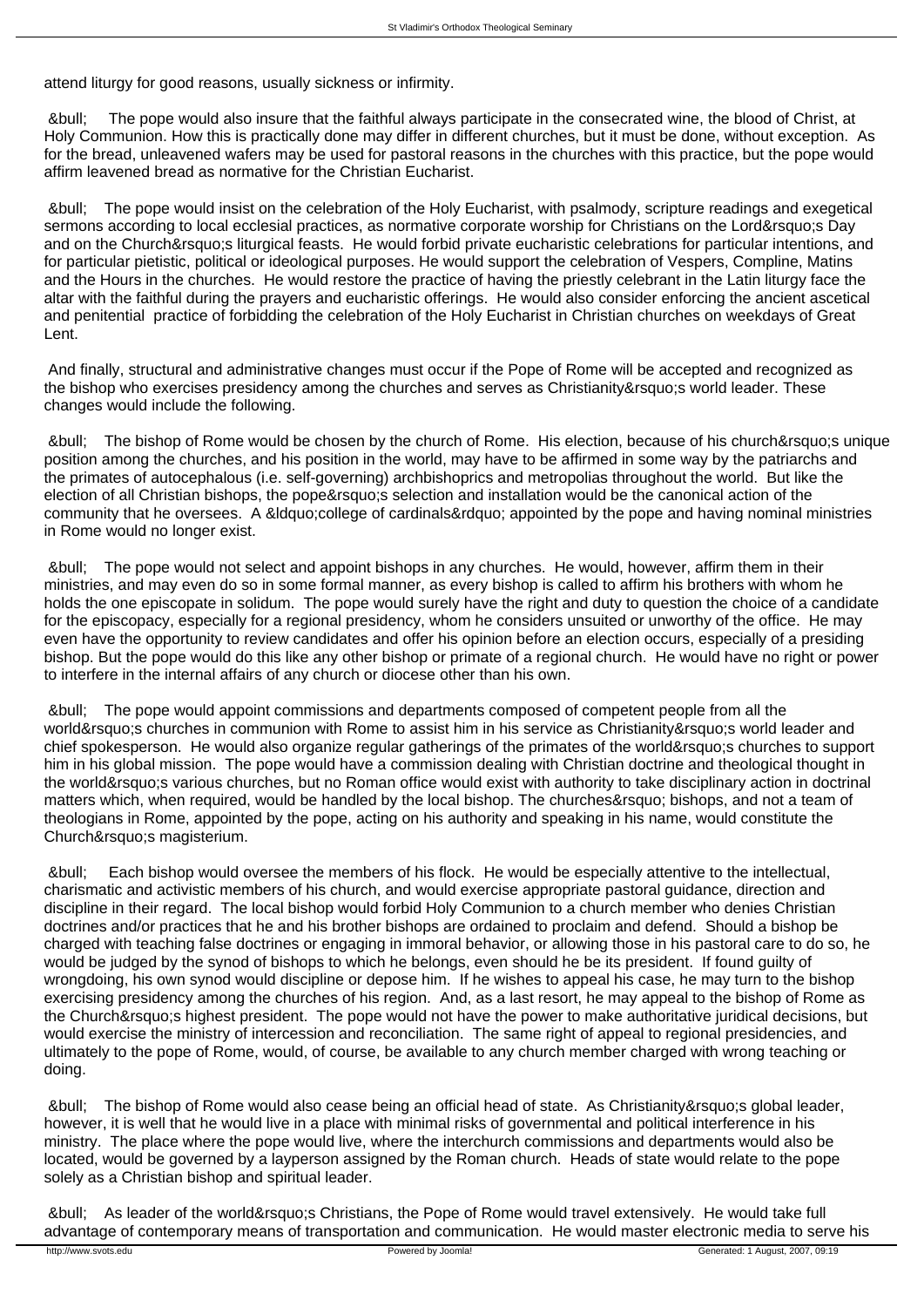ministry in proclaiming Christ' Gospel, propagating Christian faith, promoting ethical behavior, protecting human rights, and securing justice and peace for all people. He would be the servant of unity among all human beings, first of all his fellow Christians, not as an episcopus episcoporum, [12] but as a true servus servorum Dei.

 Enormous goodwill, energy and time would be necessary to refashion the papacy so that the Pope of Rome might be Christianity' s world leader as the bishop whose church " presides in love" among all the churches of orthodox faith and catholic tradition. And, as recent popes have insisted, radical repentance would be also be required, beginning with the Roman church itself whose calling, as first among Christian churches, is to show the way to all others.

 The Orthodox churches would surely have to undergo many humbling changes in attitude, structure and behavior to be in sacramental communion with the Roman church and to recognize its presidency among the churches in the person of its pope. The Orthodox would certainly have to overcome their own inner struggles over ecclesiastical power and privilege. They would have to candidly admit their sinful contributions to Christian division and disunity, and to repent of them sincerely. They would also have to forego all desires or demands for other churches to repent publicly of their past errors and sins, being willing to allow God to consign everything of the past to oblivion for the sake of bringing about the reconciliation and reunion of Christians at the present time.

 In a word, the Orthodox would have to sacrifice everything, excepting only the faith itself, for the sake of building a common future together with Christians who are willing and able to do so with them. Like Roman Catholics and Protestants, they would have to be willing to die with Christ to themselves and their personal, cultural and ecclesiastical interests for the sake of being in full unity with all who desire to be saved by the crucified Lord in the one holy church " which is his body, the fullness of him who fills all in all" (Eph 1.23), that is " the household of God, which is the church of the living God, the pillar and bulwark of the truth. & rdquo; (1Tim 315)

 With God all things are possible. It is with this conviction that we can dare to imagine a global unity of Christians under the leadership of the bishop whose church of Rome was originally the first to &Idquo;preside in love" among all of Christ&rsquo: s churches on earth.

[1] Irenaeus of Lyons, Against Heresies, Book 3,3. & diguo; The blessed apostles (Peter and Paul), then, having founded and built up the church (of Rome), committed into the hands of Linus the office of the episcopate. (&hellip:) To him succeeded Anacletus, and after him, in the third place from the apostles, Clement was allotted the episcopate." Irenaeus completes his list of Roman bishops with his contemporary Eleutherius &Idquo; who holds the inheritance of the episcopate (in Rome) in the twelfth place from the apostles."

[2] See Veselin Kesich, "Peter's Primacy in New Testament and the Early Tradition, " The Primacy of Peter, Essays in Ecclesiology and the Early Church, John Meyendorff, ed. (Crestwood, NY: St. Vladimir&rsquo:s Seminary Press, 1992), p. 56. See also the insightful chapters on the Church and the episcopate, with commentary on the dogmas on the papacy defined at Vatican Council I, in Sergius Bulgakov, The Orthodox Church (In Russian, 1935. English translation published by St Vladimir' Seminary Press, Crestwood, NY, 1988), pp 1-99.

[3] See, on the interpretations of Matthew 16.13-23 and John 21.15-23 by Ignatius, Clement of Rome, Irenaeus, Origen, Tertullian, Cyprian of Carthage, et. al. see Kesich, op.cit., pp. 44-66.

[4] Cyprian of Carthage, On the Unity of the Catholic Church, 5.

[5] See the many references to Cyprian and Photios in the essays in J. Meyendorff, The Primacy of Peter.

[6] St. Gregory condemned the adoption of the title "ecumenical" by Constantinople's bishop saying that the & douo; usurpation of this proud and foolish title & rdouo; is a & douo; contradiction to the grace that is poured out on all of us in common. & rdquo; He calls it a " sin against the whole church & rdquo; since " by reason of this execrable title of pride the Church is rent asunder, the hearts of the brethren are provoked to scandal." Letter 18, To John, Bishop of Constantinople. See also Letter 19, To Deacon Sabinianus where Pope Gregory says that &Idquo;to assent to this title is nothing other than to lose the faith." See also Letter 20, To Mauricius Augustus. One cannot fail to notice that St. Gregory says nothing about special powers and privileges of his Roman church, nor of his office as Pope of Rome. One can only wonder what he would think of the modern & ldquo; imperial" papacy, and the dogmas concerning the Pope of Rome defined at Vatican Councils I and II.

[7] See again, J. Meyendorff, The Primacy of Peter.

[8] I have in mind here such forgeries as the Donatio Constantini and the Isidorian Decretals.

[9] Vatican II&rsquo:s teaching about episcopal collegiality is neither helpful nor accurate from a traditional Orthodox point of view. The &ldquo:college of bishops&rdquo: does not govern the universal church together with the Pope of Rome, under his leadership and guidance. Each bishop governs his own church, and gives an account of his governance to his brother bishops within his own regional synod. There is no universal episcopal authority, with or without the Roman pope, over the universal church, just as no "college of apostles" governed the apostolic church under the leadership and authority of Peter.

 [10] Those concerned with Christian unity would surely benefit from the insightful, delightful and provocative ideas about the influence of media on Christian unity and divisions in the recently published essays and interviews of Marshall McLuhan (1911-1980). McLuhan converted to Catholicism in 1937 and remained a faithful communicant of the church until his death. See Marshall McLuhan, The Medium and the Light, Reflections on Religion, Eric McLuhan and Jack Szklarek, Editors. (Toronto: Stoddart Publishing, 1999)

[11] Encyclical Epistle of the One, Holy, Catholic and Apostolic Church to the Faithful Everywhere. (South Canaan, Pennsylvania: The Orthodox Book Center, 1958) p. 25. See also the reply of the Great Church of Constantinople to the